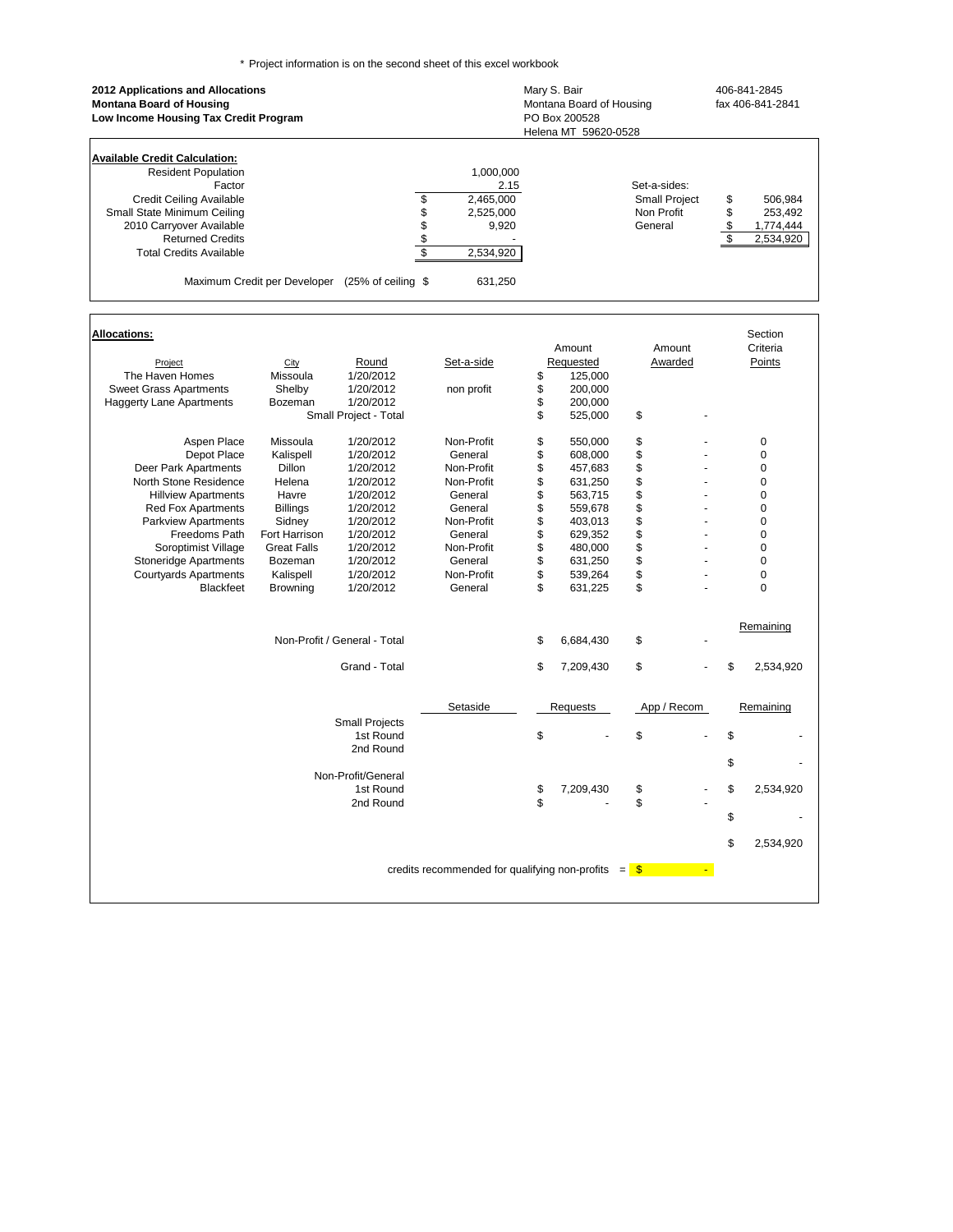| <b>Applications not Allocated/Withdrawn</b> |                                      |          | Amount                   |      | Criteria                 |                  |
|---------------------------------------------|--------------------------------------|----------|--------------------------|------|--------------------------|------------------|
|                                             |                                      |          | Requested                |      |                          | Points           |
|                                             |                                      | \$       |                          | \$   |                          | 0                |
|                                             |                                      |          |                          | \$   |                          | 0                |
|                                             |                                      |          |                          | \$   |                          | 0                |
|                                             |                                      |          |                          | \$   |                          | $\boldsymbol{0}$ |
|                                             |                                      |          |                          | \$   |                          | 0                |
|                                             |                                      |          |                          | \$   |                          | $\pmb{0}$        |
|                                             |                                      | \$       |                          | \$   |                          | 0                |
|                                             |                                      | \$       | $\overline{\phantom{a}}$ | \$\$ |                          | 0                |
|                                             |                                      | \$       | ٠                        |      | $\overline{\phantom{a}}$ | $\pmb{0}$        |
|                                             |                                      | \$       |                          |      |                          | $\mathbf 0$      |
|                                             | <b>Total Applications not Funded</b> | \$       |                          |      |                          |                  |
| <b>Applications not Ranked</b>              |                                      | \$<br>\$ |                          |      |                          |                  |
|                                             | <b>Total Applications not Ranked</b> | \$       |                          |      |                          |                  |
|                                             | <b>Grand Total Credits Requested</b> | \$       | 7,209,430                |      |                          |                  |

\* Project information is on the second sheet of this excel workbook

L:\MultiFamily\LIHTC\ANNUAL APPLICATION AND ALLOCATIONS SUMMARY\[2012 Tax Credit Projects.xls] Project Information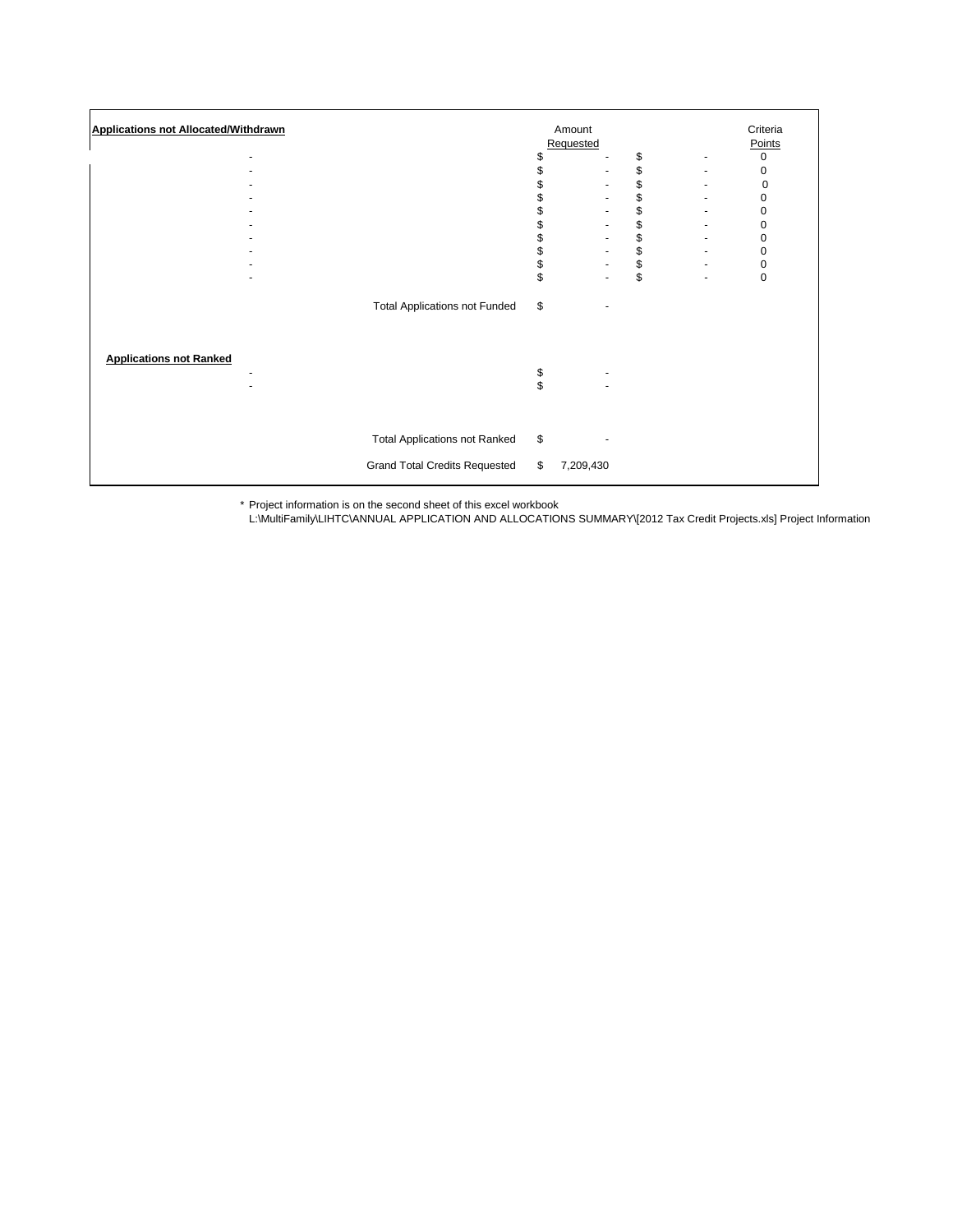## **Montana Board of Housing Low Income Housing Tax Credit Program 2012 Projects**

| Submission | Board    |                                 |                                                 |                    |                  | Type of   | <b>Total Project</b> | Type of                         | Credit        | Credit  |                 |    | Low Income Units: |    |    |    | Total #                                                                   |  |
|------------|----------|---------------------------------|-------------------------------------------------|--------------------|------------------|-----------|----------------------|---------------------------------|---------------|---------|-----------------|----|-------------------|----|----|----|---------------------------------------------------------------------------|--|
| Deadline   |          | Mtg Date Project Name           | Address                                         | City               | Setaside         | Credits   | Costs                | Housing                         | Requested     | Awarded | County          |    |                   |    |    |    | Eff 1-Bdrm 2-bdrm 3-bdrm 4-bdrm 5-bdrm Mgr Market of units Other Programs |  |
|            |          |                                 |                                                 |                    |                  |           |                      |                                 |               |         |                 |    |                   |    |    |    |                                                                           |  |
| 1/20/2012  | 4/9/2012 | The Haven Homes                 | 4050.4055.4065.4085 Lona Court                  | Missoula           | Small            | New const |                      | 1,282,598 Family/Home Ownership | 125,000 \$    |         | - Missoula      |    |                   |    |    |    |                                                                           |  |
| 1/20/2012  | 4/9/2012 | <b>Sweet Grass Apartments</b>   | TBD St Mary Ave                                 | Shelby             | Small/Non-Profit | New const | 1,895,965            | Family                          | 200,000       |         | - Toole         |    |                   |    |    |    |                                                                           |  |
| 1/20/2012  | 4/9/2012 | <b>Haggerty Lane Apartments</b> | TBD Haggerty Lane @ Little Cottage Lane Bozeman |                    | Small            | New const | 2,186,498            | Family                          | 200,000       |         | - Gallatin      |    |                   | 10 |    |    |                                                                           |  |
| 1/20/2012  | 4/9/2012 | Aspen Place                     | <b>TBD Great Northern Ave</b>                   | Missoula           | Non-Profit       | New const | 5,790,609            | Senior                          | 550,000       |         | - Missoula      |    | 24                | 12 |    |    | 36                                                                        |  |
| 1/20/2012  | 4/9/2012 | Depot Place                     | 219 Center Street                               | Kalispell          | General          | New const | 6.218.523            | Senior                          | 608,000       |         | - Flathead      |    | 28                | 12 |    |    |                                                                           |  |
| 1/20/2012  | 4/9/2012 | Deer Park Apartments            | TBD Harrington Ave & Walnut St                  | Dillon             | Non-Profit       | New const | 4.441.200            | Senior                          | 457,683       |         | - Beaverhead    |    | 18                |    |    |    | 24                                                                        |  |
| 1/20/2012  | 4/9/2012 | North Stone Residence           | Lot 8 Anderson Business Park Subdivision Helena |                    | Non-Profit       | New const | 6,289,054            | Senior                          | 631,250       |         | - Lewis & Clark |    | 30                |    |    |    |                                                                           |  |
| 1/20/2012  | 4/9/2012 | <b>Hillview Apartments</b>      | 1280 10th Street West                           | Havre              | General          | Acq/Rehab | 6,590,131            | Family                          | \$563,715 \$  |         | - Hill          |    |                   |    | 24 | 12 | 52                                                                        |  |
| 1/20/2012  | 4/9/2012 | <b>Red Fox Apartments</b>       | TBD Billings Heights, Lake Elmo Area            | Billinas           | General          | New const | 6,900,830            | Family                          | 559,678       |         | - Yellowstone   |    |                   | 20 |    |    | 30                                                                        |  |
| 1/20/2012  | 4/9/2012 | <b>Parkview Apartments</b>      | 221 5th Street SW                               | Sidney             | Non-Profit       | New const | 3,723,778            | Family                          | 403,013       |         | - Richland      |    |                   |    |    |    |                                                                           |  |
| 1/20/2012  | 4/9/2012 | Freedoms Path                   | 3687 Veterans Drive                             | Fort Harrison      | General          | Acq/Rehab | 6,838,769            | Family                          | \$ 629,352 \$ |         | - Lewis & Clark |    | 10                |    |    |    |                                                                           |  |
| 1/20/2012  | 4/9/2012 | Soroptimist Village             | 2400 13th Ave S                                 | <b>Great Falls</b> | Non-Profit       | Acq/Rehab | 5,148,388            | Senior/Disabled                 | 480,000       |         | - Cascade       | 21 | 29                |    |    |    | 50                                                                        |  |
| 1/20/2012  | 4/9/2012 | Stoneridge Apartments           | TBD Tschache Lane                               | Bozeman            | General          | New const | 6,334,902            | Family                          | 631.250       |         | - Gallatin      |    | 20                | 19 |    |    | $\Delta \Gamma$                                                           |  |
| 1/20/2012  | 4/9/2012 | <b>Courtyards Apartments</b>    | 1845 Airport Rd                                 | Kalispell          | Non-Profit       | Acq/Rehab | 5,226,278            | family                          | 539,264       |         | - Flathead      |    | 20                | 10 |    |    | 32                                                                        |  |
| 1/20/2012  | 4/9/2012 | Blackfeet                       | <b>Scattered Site</b>                           | Browning           | General          | New const | 5,425,803            | Family                          | 631,225       |         | - Glacier       |    |                   |    | L  | 12 | 24                                                                        |  |
|            |          |                                 |                                                 |                    |                  |           |                      |                                 |               |         |                 |    |                   |    |    |    |                                                                           |  |
|            |          | <b>GRAND TOTALS</b>             |                                                 |                    |                  |           | \$74,293,326         |                                 | \$7,209,430   |         |                 |    |                   |    |    |    | 445                                                                       |  |

**APPLICATIONS WITHDRAWN**

 $\overline{1}$